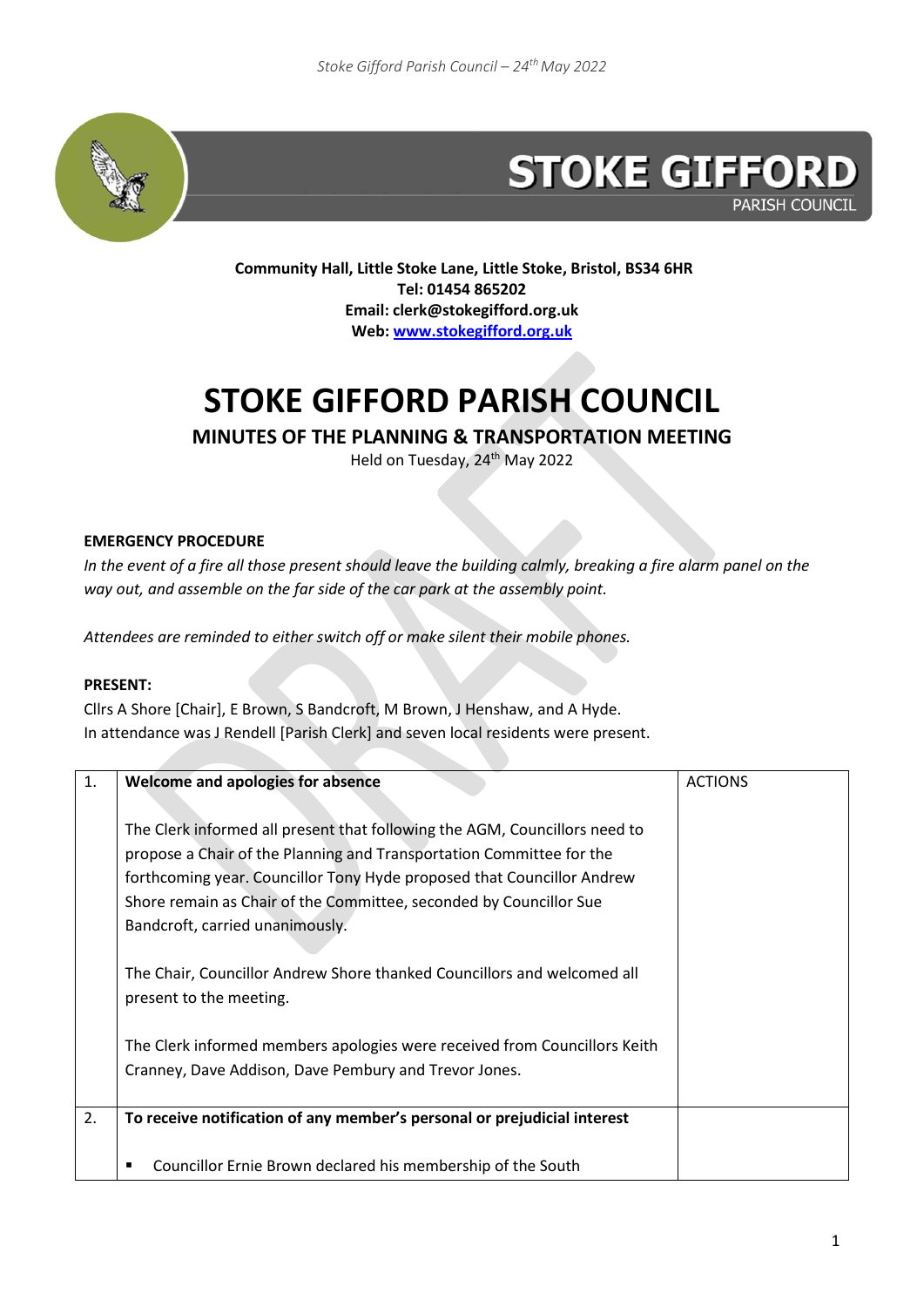|    | Gloucestershire Council Planning Committee, Stoke Gifford Trust                                                 |                  |
|----|-----------------------------------------------------------------------------------------------------------------|------------------|
|    | Committee and Avon & Fire Authority.                                                                            |                  |
|    | Councillor Sue Bandcroft declared she is the Chair of Forty Acres<br>$\blacksquare$                             |                  |
|    | recreational space.<br>Councillor Jacqueline Henshaw declared she is a member of the Stoke<br>п                 |                  |
|    | Gifford Trust Committee.                                                                                        |                  |
|    | Councillor Tony Hyde declared he is Secretary of Stoke Gifford Retirement<br>п                                  |                  |
|    | Village, Residents Association.                                                                                 |                  |
|    |                                                                                                                 |                  |
| 3. | To approve minutes of the last Planning & Transportation meeting dated                                          |                  |
|    | 26th April 2022                                                                                                 |                  |
|    |                                                                                                                 |                  |
|    | The minutes dated Tuesday 26 <sup>th</sup> April 2022 were agreed as an accurate record                         |                  |
|    | proposed by Councillor Tony Hyde, seconded by Councillor Jacqueline Hyde,                                       |                  |
|    | unanimously carried.                                                                                            |                  |
|    |                                                                                                                 |                  |
|    | Councillor Mike Brown has asked the Clerk for page numbers to be added to                                       | Clerk actioned   |
|    | future minutes to make it easier to follow when approving.                                                      |                  |
|    |                                                                                                                 |                  |
| 4  | Public Session [Maximum 15 minutes, up to 3 minutes per person]                                                 |                  |
|    |                                                                                                                 |                  |
|    | A local resident has asked for an update on Pentagon washing the artificial                                     | Clerk to contact |
|    | grass at the new play facility at New Road as its causing friction and electric                                 | Pentagon         |
|    | shocks on various pieces of equipment. The Clerk, John Rendell advised he has                                   |                  |
|    | contacted Pentagon and will follow up again for an estimated time frame.                                        |                  |
|    |                                                                                                                 |                  |
| 5  | <b>Planning Applications</b>                                                                                    |                  |
|    |                                                                                                                 |                  |
|    | Should planning permission be granted, SGPC would request the inclusion of a                                    |                  |
|    | condition restricting the hours of working (and movement or delivery of                                         |                  |
|    | machinery or building materials), during the period of construction, to 07:30 -                                 |                  |
|    | 18:00 Monday to Friday, 08:00 - 13:00 Saturdays and with no working<br>permitted on Sundays or Public Holidays. |                  |
|    |                                                                                                                 |                  |
|    | P22/02100/F - Land at Tintagel, Harry Stoke Road, Stoke Gifford, BS34                                           |                  |
|    | a)<br>8QH                                                                                                       |                  |
|    | Erection of two storey side/rear extension on existing dwelling and erec-                                       |                  |
|    | tion of 1 no. new dwelling with associated works.                                                               |                  |
|    |                                                                                                                 |                  |
|    | A local resident was present and had several concerns about this planning                                       |                  |
|    | application. He felt there is an over allocation of HMOs in the local area,                                     |                  |
|    | parking would be a problem and a significant loss of trees. Councillors also                                    |                  |
|    | shared concerns regarding access to the property and the potential for HMO                                      |                  |
|    | usage / conversion.                                                                                             |                  |
|    | Following discussion, Councillor Ernie Brown proposed to agree with the case                                    |                  |
|    | officer's pre-application advice comments on likely refusal of this planning                                    |                  |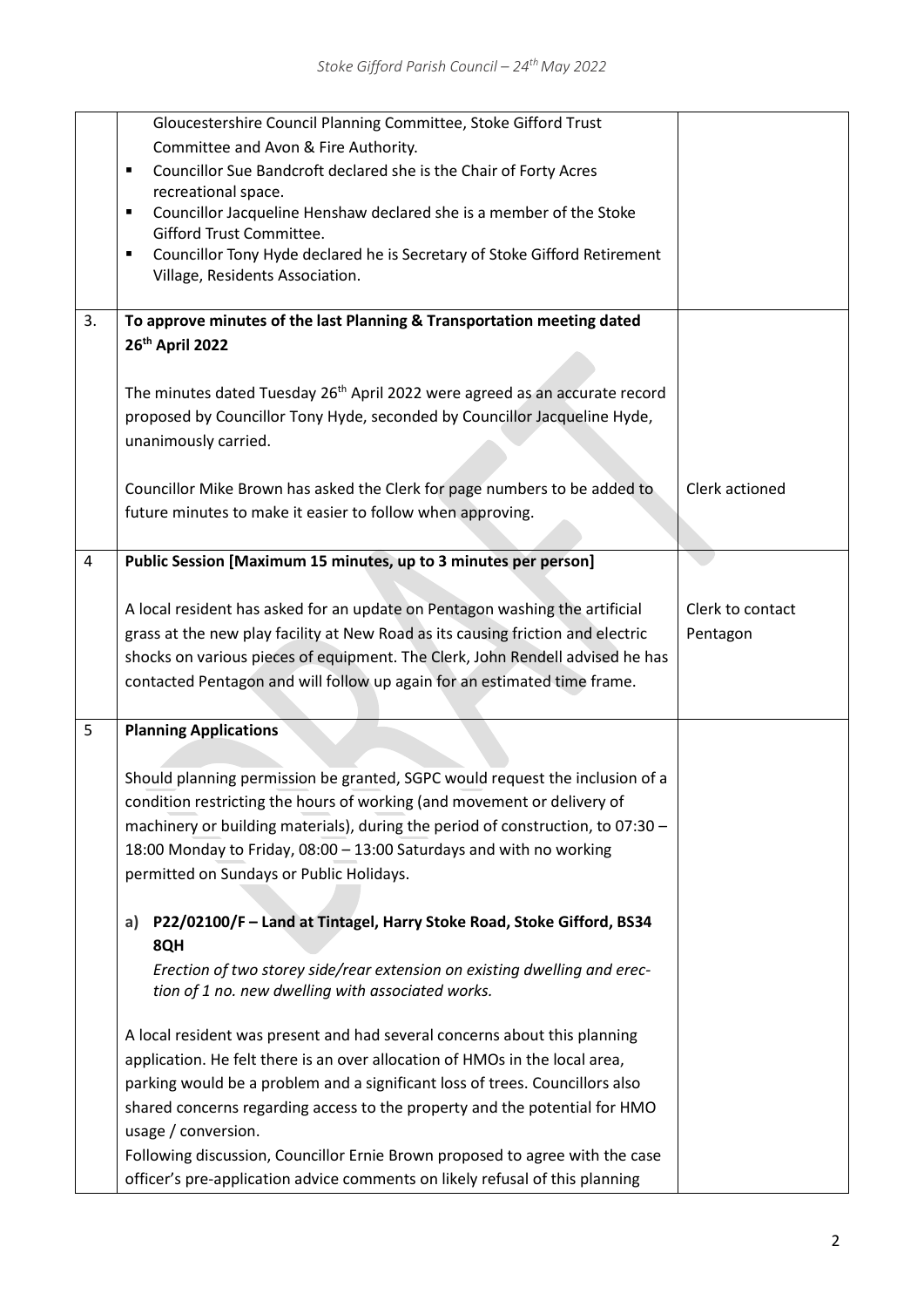| application, regarding design aspects and the adverse impact on the character<br>/ amenity of properties in the area, referencing rules PSP38 and PSP39, and<br>elaborating a little regarding the access and also an extensive loss of trees,<br>seconded by Councillor Sue Bandcroft, carried.                                                                                                                                                                                                                                                                                                                                                                                                                                                                                                                                                                                                                                                                                 |                 |
|----------------------------------------------------------------------------------------------------------------------------------------------------------------------------------------------------------------------------------------------------------------------------------------------------------------------------------------------------------------------------------------------------------------------------------------------------------------------------------------------------------------------------------------------------------------------------------------------------------------------------------------------------------------------------------------------------------------------------------------------------------------------------------------------------------------------------------------------------------------------------------------------------------------------------------------------------------------------------------|-----------------|
| b) P22/02414/HH-Avalon, 77 Hambrook Lane, Stoke Gifford, BS34 8QF<br>Raising of roofline. Erection of single storey rear and two storey rear ex-<br>tension to form additional living accommodation.                                                                                                                                                                                                                                                                                                                                                                                                                                                                                                                                                                                                                                                                                                                                                                             |                 |
| Following a short discussion, Councillor Andrew Shore proposed no objection<br>to this planning application, seconded by Councillor Tony Hyde, carried.                                                                                                                                                                                                                                                                                                                                                                                                                                                                                                                                                                                                                                                                                                                                                                                                                          |                 |
| P22/02357/F - Land at Hambrook Lane, Stoke Gifford, BS34 8QB<br>C)<br>Demolition of 14 Hambrook Lane. Erection of 85 no. dwellings with access,<br>landscaping, creation of open space and associated works.<br>The Chair, Councillor Andrew Shore, briefly re-capped for the benefit of<br>Members on the history of applications on this site and the increase in<br>proposed new dwellings. Councillor Ernie Brown proposed to object to this<br>planning application due to the lack of infrastructure, e.g. schools, doctors<br>surgery, the current road not being wide enough for the extra cars, and the<br>poor access on a severe slope on Hambrook Lane to take additional residents<br>vehicles, seconded by Councillor Sue Bandcroft, carried.<br>d) P22/02469/F - 82 Jellicoe Avenue, Stoke Gifford, BS16 1WJ<br>Change of use from 1 no. dwellinghouse (C3) to 8-bedroom house in mul-<br>tiple occupation (HMO) (sui generis) as defined in the Town and Country |                 |
| Planning (Use Classes) Order 1985 as amended (retrospective).<br>Three local residents addressed the committee and the Clerk read out some                                                                                                                                                                                                                                                                                                                                                                                                                                                                                                                                                                                                                                                                                                                                                                                                                                       |                 |
| concerns from another resident.<br>Councillor Ernie Brown asked the Parish Clerk to write to Steve Reade and<br>Marie Bath at SGC to inform them there are already eight persons currently<br>living at 82 Jellicoe Avenue and ask if this is a retrospective planning<br>application.                                                                                                                                                                                                                                                                                                                                                                                                                                                                                                                                                                                                                                                                                           | Clerk to action |
| Councillor and local residents have concerns with this application stating a<br>lack of amenities, excess general waste, an overkill of HMOs occupancy in the<br>area, parking concerns (including practical constraints with the proposed<br>spaces), removal of green space and the removal of a section of the boundary<br>fence/railings. A local resident stated the nature/balance of the area has<br>changed vastly due to approx. 65 known HMOs in the area.                                                                                                                                                                                                                                                                                                                                                                                                                                                                                                             |                 |
| Following discussion, Councillor Andrew Shore proposed an objection to this<br>planning application, due to the over-concentration of HMOs in the locality /<br>application site and a sandwiching effect, which will harm the character and                                                                                                                                                                                                                                                                                                                                                                                                                                                                                                                                                                                                                                                                                                                                     |                 |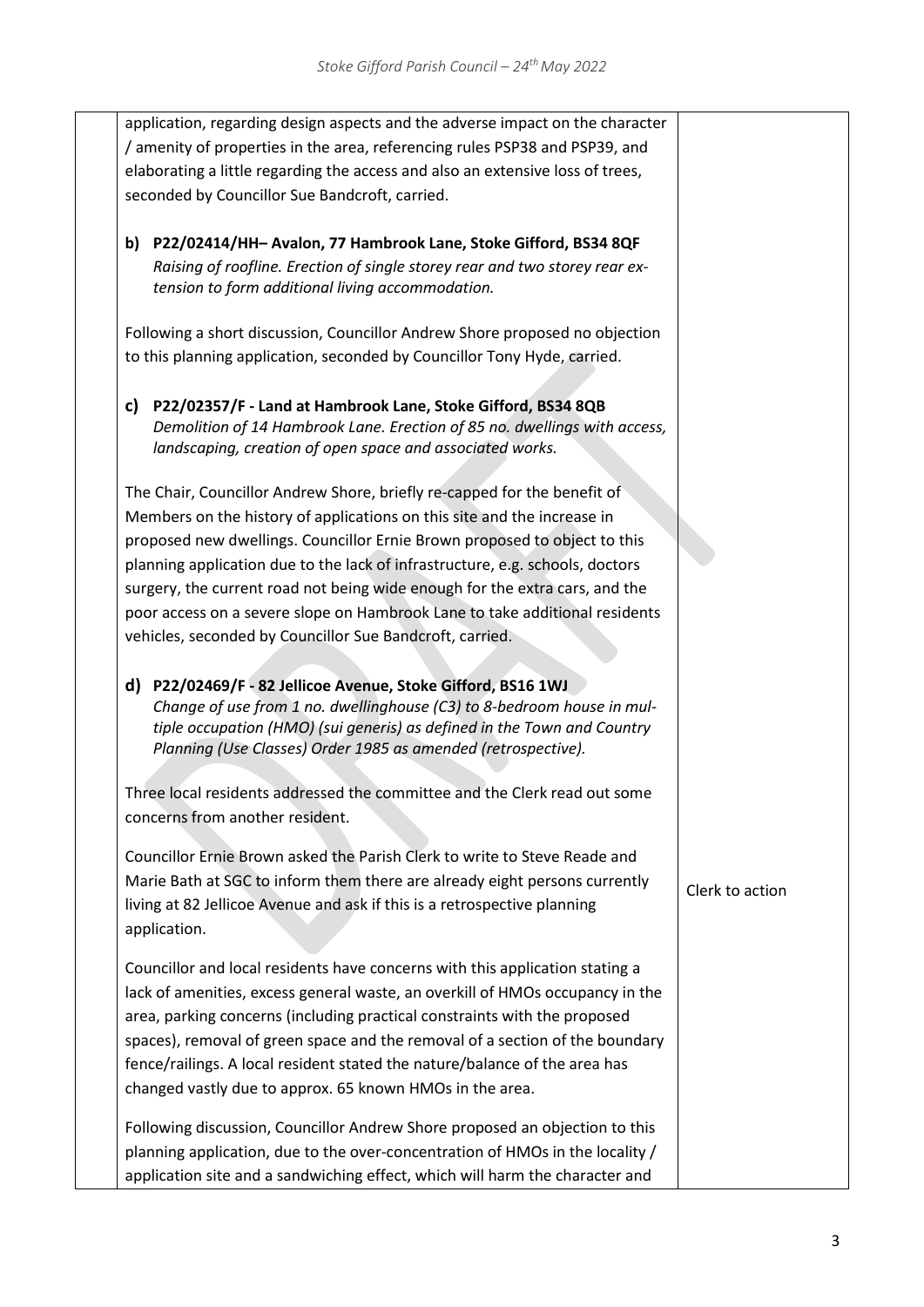|    | amenity of the area for residents, contrary to PSP39, and also citing concerns     |                |
|----|------------------------------------------------------------------------------------|----------------|
|    | about the feasibility of the parking spaces, removal of green space and of the     |                |
|    | railings, seconded by Councillor Jacqueline Henshaw, unanimously carried.          |                |
|    |                                                                                    |                |
| 6. | Update on previous planning applications                                           |                |
|    |                                                                                    |                |
|    | The Clerk included previous planning applications in the documents and the         |                |
|    | decisions made by SGPC and SGC.                                                    |                |
|    |                                                                                    |                |
| 7. | Updates relevant to Transportation in the Parish (road/rail/bus)                   |                |
|    |                                                                                    |                |
|    | Councillor Sue Bandcroft has received some concerns from local residents           |                |
|    | regarding the unreliable bus service in the area.                                  |                |
|    |                                                                                    |                |
|    | Councillor Andrew Shore has been in contact with SGC regarding replacement         |                |
|    | road signs in the southern part of the parish and painting of road markings in     |                |
|    | and around Sandringham Road. SGC have confirmed that further parking               |                |
|    | restrictions are to be implemented soon, to be carried out in phases.              |                |
|    |                                                                                    |                |
|    | Councillor Mike Brown informed members he had met with a SGC operative             |                |
|    | recently and walked the parish raising jobs that required attention including      |                |
|    | clearing hedgerows and cutting back trees. This work will commence in June.        |                |
|    |                                                                                    |                |
|    |                                                                                    |                |
| 8. | Any other business relevant to this committee                                      |                |
|    |                                                                                    |                |
|    | The Parish Clerk drew to members attention the proposed warding structure          |                |
|    | (3 wards - North, Central, South) from South Gloucestershire Democratic            |                |
|    | Services for Stoke Gifford Parish. This will likely come into effect in 2023, with |                |
|    | 12 Councillors, if (as expected) a new, separate Parish for Stoke Park &           |                |
|    | Cheswick (currently the University Ward) is created.                               |                |
|    |                                                                                    |                |
|    | The Parish Clerk informed members that SGPC could award itself the General         | Clerk to send  |
|    | Power of Competence as they adhere to the following criteria:                      | information to |
|    | Two thirds or more of councillors have been elected rather than co-                | members        |
|    | opted or appointed: and                                                            |                |
|    | The Clerk to the Parish Council holds the Certificate of Higher<br>٠               |                |
|    | Education / First level of the Foundation Degree in Community                      |                |
|    | Engagement and Governance awarded by the University of                             |                |
|    | Gloucestershire; and                                                               |                |
|    | The Clerk to the Parish council has completed the relevant training<br>٠           |                |
|    | (i.e., training in the Exercise of the General Power of Competence in              |                |
|    | accordance with the National Training Strategy for parish councils                 |                |
|    | adopted by NALC)                                                                   |                |
|    |                                                                                    |                |